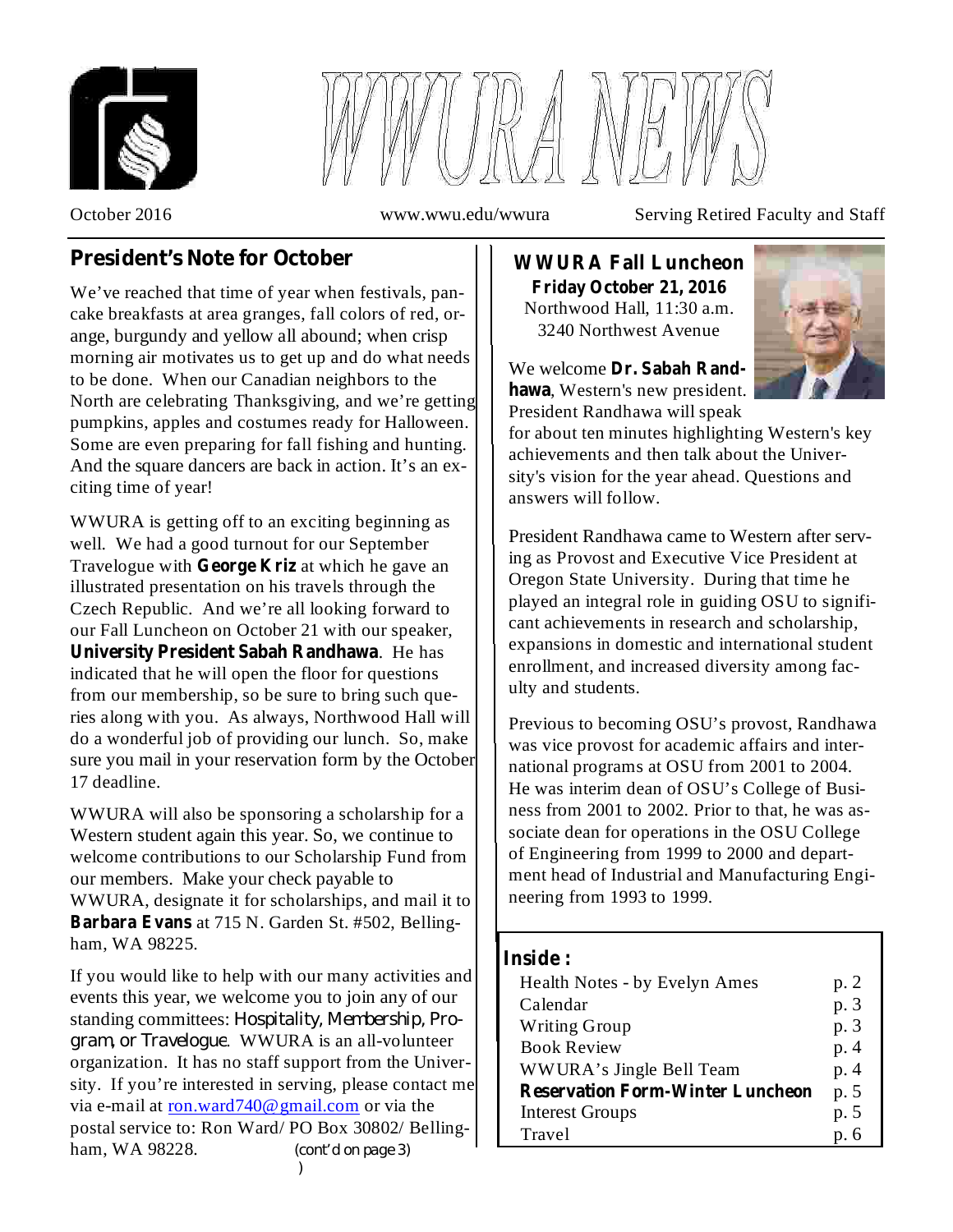## **October 2016 Health Notes by Evelyn Ames**

## *Sports Drinks Part I: The Ingredients*

Cruise down the aisles of various grocery/supplement stores and notice the variety of colors of the numerous products shelved under "sports/energy/power" drinks. Select from the rainbow of colors to match your mood: purple, pink, blue, rose, red, yellow, chartreuse, orange, or green. Pick up a bottle and check the list of ingredients. Substances such as sodium chloride, critic acid, phosphates, several sugars (sucrose, fructose, glucose), vitamins and minerals, maybe a protein, and natural or artificial colors. The primary purpose of the colors is to make the drinks more appealing to the buyer.

Using Gatorade as an example to illustrate the host of ingredients in a typical sports drink, the following identifies and highlights the typical ingredients:

- Sodium: potassium chloride improves taste by regulating body's fluid balance. •
- Sucralose: alternative to sugar (not easily broken down, excreted through urine) •
- Citric acid: natural acid from lemons and limes and is preservative; gives tangy/tart taste (part II to cover effect of acid on teeth). •
- Filtered water •
- Natural flavors, not from fruit juice or spices, but improve taste of drink. •
- Sodium citrate: food additive with salty and citric taste and used to enhance flavors. •
- Sucrose syrup: made from liquefied table sugar or sweeteners. High in empty calories. 8 oz.Gatorade has 14 g of sugar  $(=$  to 3.3 tsp of table sugar). •
- Artificial colors: check the dye color and note which FD&C is included. •
- Brominated vegetable oil: obtained from soybean and purpose is to hinder rise of oils in drink from rising to surface; also stabilizes the flavors. •
- High Fructose Corn syrup: source for glucose, sucrose and fructose in sports drinks. •
- Monopotassium Phosphate: added as a phosphate. •
- Glycerol ester of wood rosin: harvested from pine stumps; used to float oils in products containing citric acid oils. •

Note: A 12 oz. serving of Gatorade's Thirst Quencher contains 21 grams of sugar. A regular bottle of Gatorade contains 32 oz., which actually translates to 56 grams of sugar.

Colors and dyes. The primary purpose of color (dye) is to make the drinks more appealing to the buyer. Most are artificial and they do have FDA approval. Artificial colors contain various chemicals and are commonly derived from petroleum products. Conveniently, they are available in various forms, including liquids, powders, gels, and pastes. In the U.S., all food and drink labels must list the artificial colors they contain. Labeling FD& C means the dye is safe for use in foods, drugs, and cosmetics. The seven artificial colors approved for use in food are FD&C Blue No. 1 Brilliant Blue, FD&C Blue No. 2 Indigotine, FD&C Green No. 3 Fast Green, FD&C Red No. 40 Allura Red, FD&C Red No. 3 Erythrosine, FD&C Yellow No. 5 Tartrazine, and FD&C Yellow No. 6 Sunset Yellow.

Safety Concerns of artificial colors: Although artificial colors have been linked to allergic reactions and other health concerns, including behavioral changes in children, the FDA continues to allow them to be used in food. One of the most problematic dyes is Yellow #5, E102, tartrazine, used to color soft drinks and energy drink. Tartrazine has already been banned in Norway, Austria and Finland.

**Natural Food Colors, exempt from certification, are derived from natural sources (e.g., Annatto - a reddish-orange** dye made from a South American shrub, Paprika, Saffron, Lycopene from tomatoes, Beta-carotene, and Carmine, derived from the cochineal insect).

Part II of Sports drinks will focus on effectiveness and risks/benefits, including the effects of acids on teeth and stomach.

Resources: http://www.health.harvard.edu/blog/trade-sports-drinks-for-water-201207305079; FDA and NIH sites. http://sciencenetlinks.com/science-news/science-updates/sports-drinks/ http://www.healthline.com/health/food-nutrition/is-gatorade-bad-for-you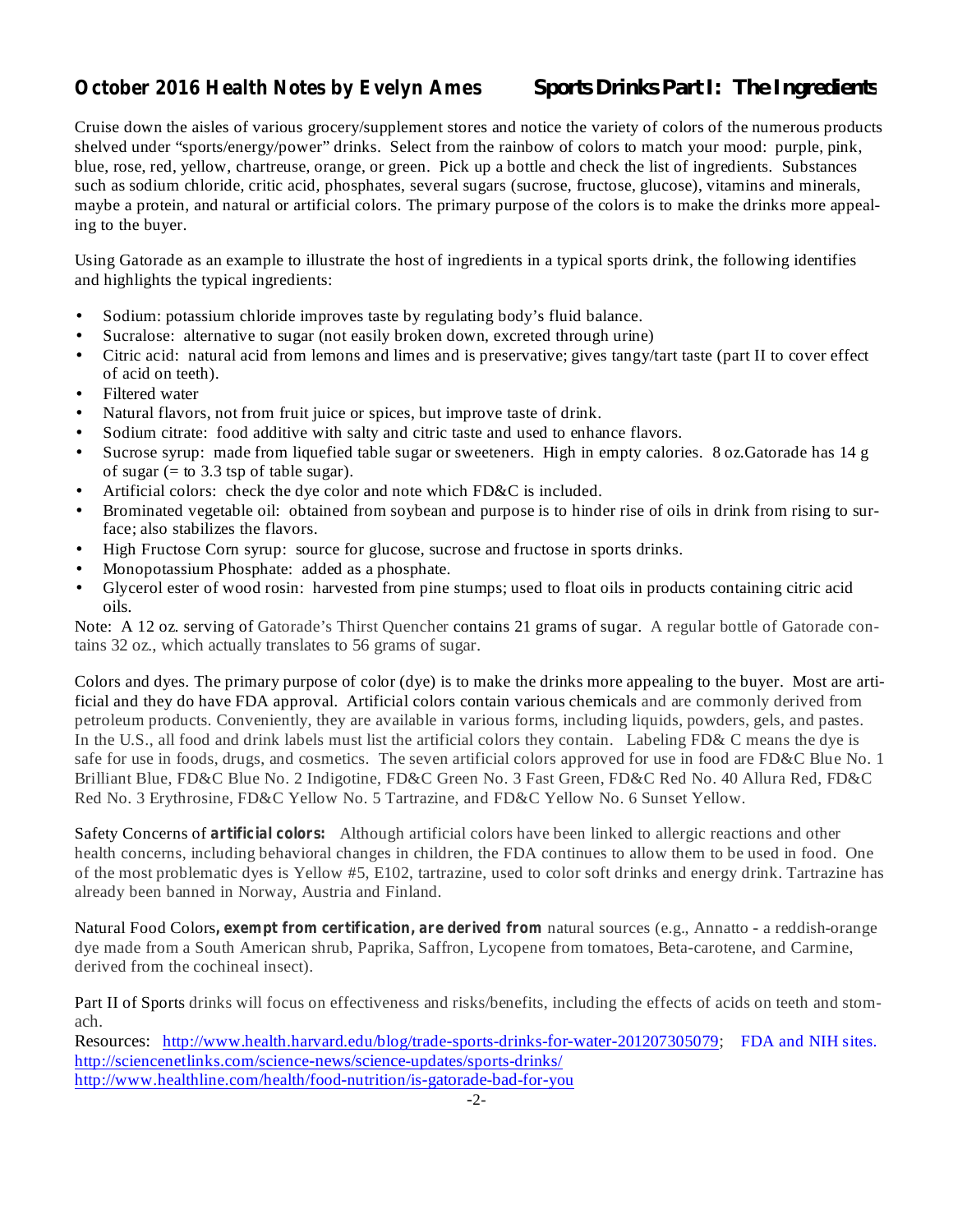## **President's Note** , cont'd

Health Notes by Evelyn Ames and a Book Review by **Bob McDonnell**. And try to get involved with one of our many October Interest **Groups** if you are able and have the time. Enjoy the features of this newsletter such as Western encourages "Active Minds Changing Lives." As retirees we should remain no less active and engaged in our "Golden Years."

**-Ron Ward**

## **WWURA Calendar –2016**

#### **October**

4—Board Meeting 21—WWURA Lunch –Northwood Hall

#### **November**

1—Board Meeting 16—Travelogue –Squalicum Yacht Club

#### **December**

6—Board Meeting

21—Holiday Party –Squalicum Yacht Club

## **Writer's Group**

### **The Genealogy Road Trip On the Trail of the McFarlands and the Farrars by Suzanne Krogh**

As soon as my sister said the words "road trip", I was ready to go. Although not much interested in the trip's designated genealogy theme, I was happy to help with the family research Leslie had begun. Recently she had stumbled on evidence of our ancestors' arrivals in the eastern United States. So one cold spring day in 2000, I found myself on the way from Washington, D. C. to Washington, Pennsylvania with Leslie and our mother.

At the town library's well-known genealogy room, a search of late 18th century shipping records turned up no evidence of McFarland or Farrar arrivals. However, county courthouse records from 1804 and 1814 showed farmland purchased by Samuel McFarland: "Beginning at a chestnut tree on Joseph Phillie line ruing thence wit said line south eighty degrees west seventy perches to a white-oak thence north fifty seven degrees west…." and so on, extensively and in detail. Despite the archaic language, the plat was well enough defined that we were able to find "our" property: simple, unfenced grassland, bordered by the creek on one side and, yes, a white oak on the other.

Yet, what we most hoped to find were the family graves, concrete evidence of our family's arrival. For this we paid a visit to the small Presbyterian church and cemetery where a McFarland ancestor had once been pastor. Recently some teenagers had knocked over, then redistributed, many of the tombstones. Nevertheless, Leslie and I searched every row, while Mom waited patiently in the car. We found nothing.

We decided that at least we could take a picture, randomly choosing a few tombstones for me to stand in front of. Leslie aimed the camera. Then she stopped and simply gaped. "What?" I asked. She said nothing. Again I asked, "What?!" Still nothing. At last she managed to squeak, "Look behind you." I gasped, because there they all were. McFarlands and Farrars alike on tombstones large and small.

Then we remembered Mom waiting in the car and went to get her. Her legs weren't treating her well that day, but she held on to us and carefully made her way to the stones. She observed them silently, her eyes welling with tears. Then she said quietly, "We never knew why Dad's middle name was McFarland. And here he is. The man my dad was named for."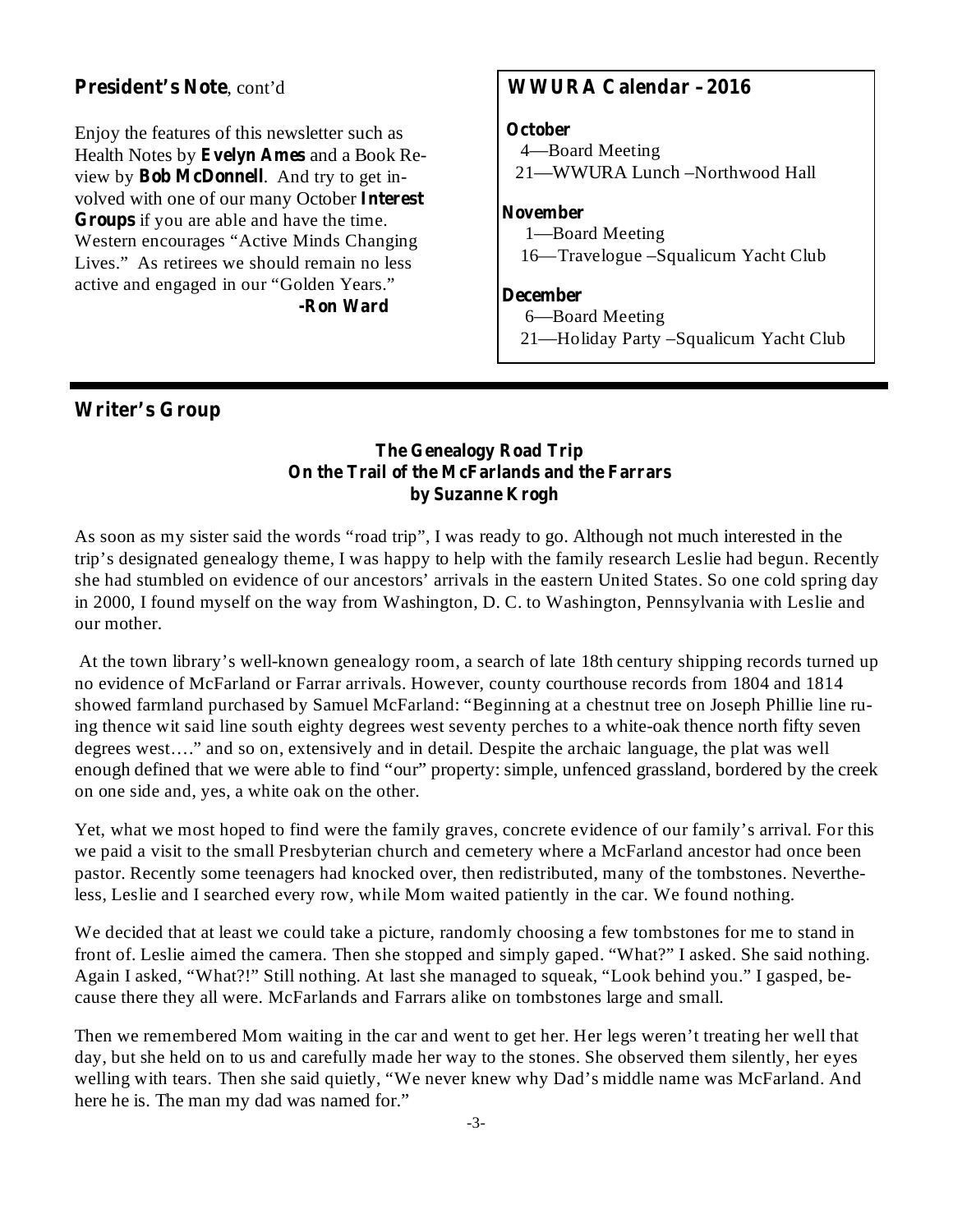## **Book Review**

## **Commonwealth** by Ann Patchett: A Review

Wow! This is my first Ann Patchett novel. It won't be the last. In this complicated, forthright novel, Patchett explores the complexity and the deep humanity of family, complicated and pure. It starts at a christening party with a married man, an uninvited guest, stealing a kiss from the beautiful mother of the christened child, and finding it returned. It's love at first sight between two people married to other spouses—and the decades long human reverberations.

Much later, the child christened at that event, Franny, now an English major and a law school dropout, working as a cocktail waitress, serves Leon Posen, a legendary major novelist whose work she has read and admired. Despite the three decades separating them, they become lovers, and over time Franny tells Posen about her fractured and united family, the product of that not quite stolen kiss. There are Franny and her sister Caroline and her four half-siblings: Cal, Holly, Jeanette, Albie. They spend summers together in Virginia, the rest of the year apart, in Virginia and California. Tragedy strikes when Albie dies needlessly in anaphalactic shock.

Over time Franny tells Leon about her complicated, fraught family life. And, artist that he is, he turns it into another wildly successful novel with the title **Commonwealth**. Franny, among others, is outraged that Leon would turn such private, unresolved, and confidential family information into public material. But seeing their story objectified allows Franny and her sister and half-siblings to come to some resolution. Patchett's novel spans five decades. The story is rich with moments of great beauty and insight about the twists and turns of family relationships. In addition, Patchett's writing is a marvel of straightforward prose laced with delicate nuance.

## - **Bob McDonnell**

## **WWURA's Jingle Bell Run/Walk Team**

Come jingle with WWURA's Bellingham Jingle Bell Run/Walk team. Walk/ run or jingle at home in your jammies! Our registered team so far is Barbara and Mel Davidson, Pat Clarke, Charlie Way, Julie Gorrell, Ingeborg Paulus, Roy Potter, and Evelyn Ames. It's fun to walk with our friends and enjoy seeing various fun-like costumes that other teams sport! All the money we raise



goes to local programs, to research to find cures for arthritic diseases and to support a fellowship for a physician to focus on juvenile rheumatoid arthritis. Here is how to register online for the WWURA team. If you do not want to register online, contact Evelyn Ames (evelyn.ames@wwu.edu) to obtain a paper form for registering.

Steps for registering online for WWURA Jingle Bell Team for December 10, 2016.

- https://www.kintera.org/faf/home/default.asp?ievent=1139054 •
- Under get involved (left side), click on registration •
- Click on "agree" under waiver •
- Follow instructions under first category: register one person with credit card •
- Click on join a team and scroll down to find WWURA •
- Follow instructions for registering in one of three ways and complete requested information. •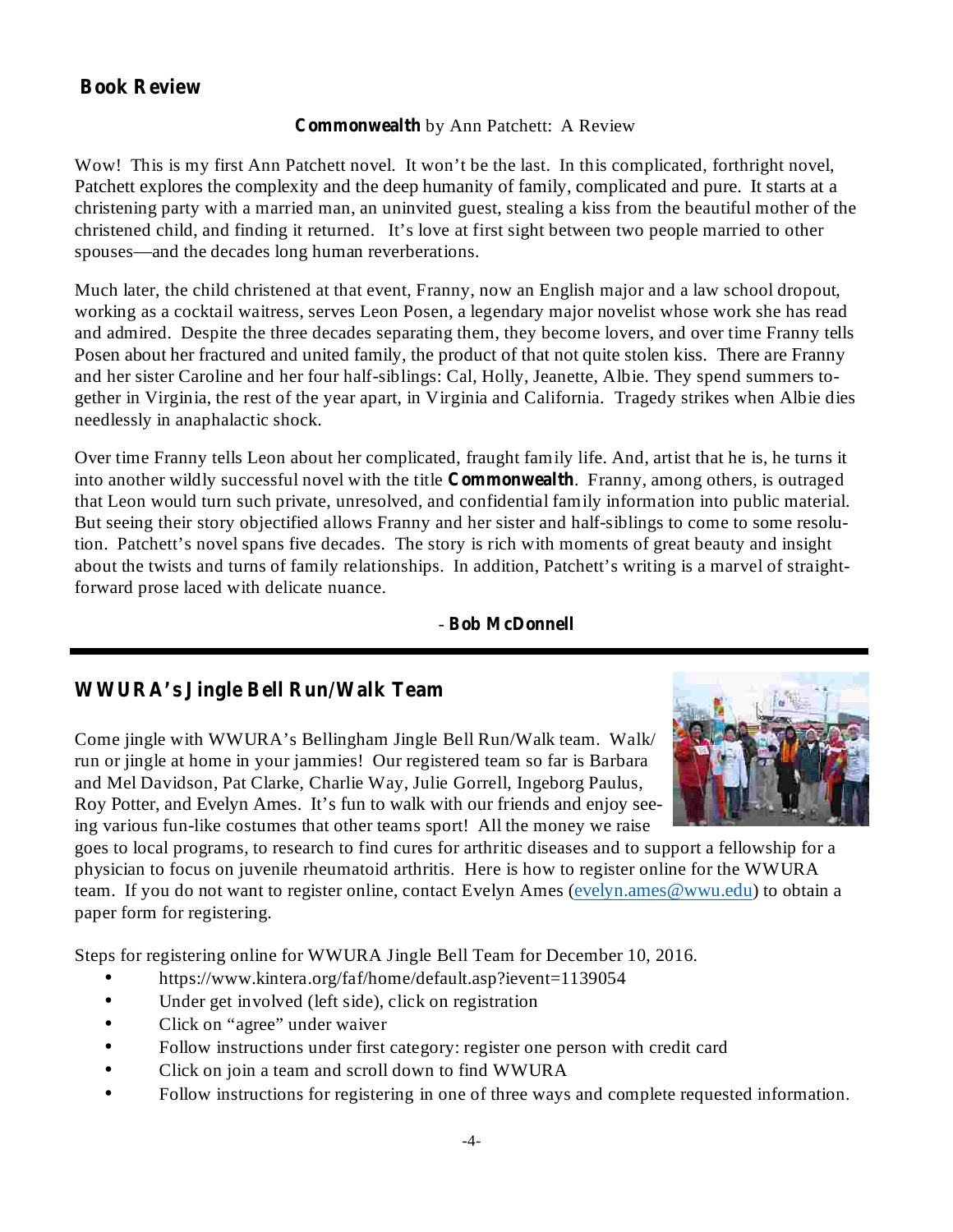## **Reservation Form WWURA Spring Luncheon 11:30 a.m., October 21, 2016 Northwood Hall, 3240 Northwest Avenue**

Name  $(s)$ 

Address or Phone Number

Amount Enclosed \_\_\_\_\_\_\_\_\_\_\_\_\_\_\_\_\_\_\_\_\_\_\_\_\_\_\_\_\_(\$15 members, \$18 for non-member)

## **Reservation Deadline is Monday Oct 17, 2016**

Make your check payable to WWURA and mail with this form to Chris Gerhold, 829 Racine, Belling**ham, WA, 98229.** Questions ? Call Chris at 733-9265.

Need a ride? Check here \_\_\_\_\_\_ Phone Number \_\_\_\_\_\_\_\_\_\_\_\_\_\_

If you are interested in one of the groups please call or email the contact person. **OCTOBER INTEREST GROUPS**

**BOOK GROUP**--Donna Moore, 360-733-5769 <dfmoore12@gmail.com>

We will meet at 2:30 Tuesday, Oct. 18th at the home of Donna Moore, 1200 Birch Falls Dr., October's book is *Give Us the Ballot* by Ari Berman. Discussion leader, Mary Jo; treats, Evelyn Wright. November's 's book is *The Wright Brothers* by David McCullough. Discussion leader, Barb Evans; treats, Inge.

**BRIDGE GROUP**--Nicholas Bullat, 360-770-7270 <gnb.maestro@q.com> The Bridge Group will meet at 1:30 pm, Tuesday, October 25th. Place to be announced.

**INFORMAL DINING --** Janet Berg, 360-733-4654, <janetlila@hotmail.com>

**OPERA GROUP**--Evelyn Ames, 360-734-3184, <evelyn.ames@wwu.edu> Web site for The MET HD: https://www.metopera.org/Season/InCinemas/. October 22 *, Don Giovanni*

Locations for MET HD: Barkley Film Center and Lincoln Theater in Mt. Vernon. Pacific Northwest Opera Opera is at McIntyre Hall in Mt. Vernon. At various times the Pickford Film Center offers opera, ballet, and theater productions from Europe venues. The Skagit Opera (now called Pacific Northwest Opera): http://skagitopera.org/performances/

PLAY READING - Barb Evans, 360-650-9724 <br/>bandhoward@comcast.net> Let Barb know if you are interested. The first meeting will be announced soon.

**SKIING** - Charlie Way, 360-734-0649 <cybway@aol.com> Waiting for snow.

WRITER'S GROUP -Lynne Masland, 360-676-9821 <lmasland@comcast.net>Meets twice a month. The groups are kept small so there is time for reading and critiquing each other's work.